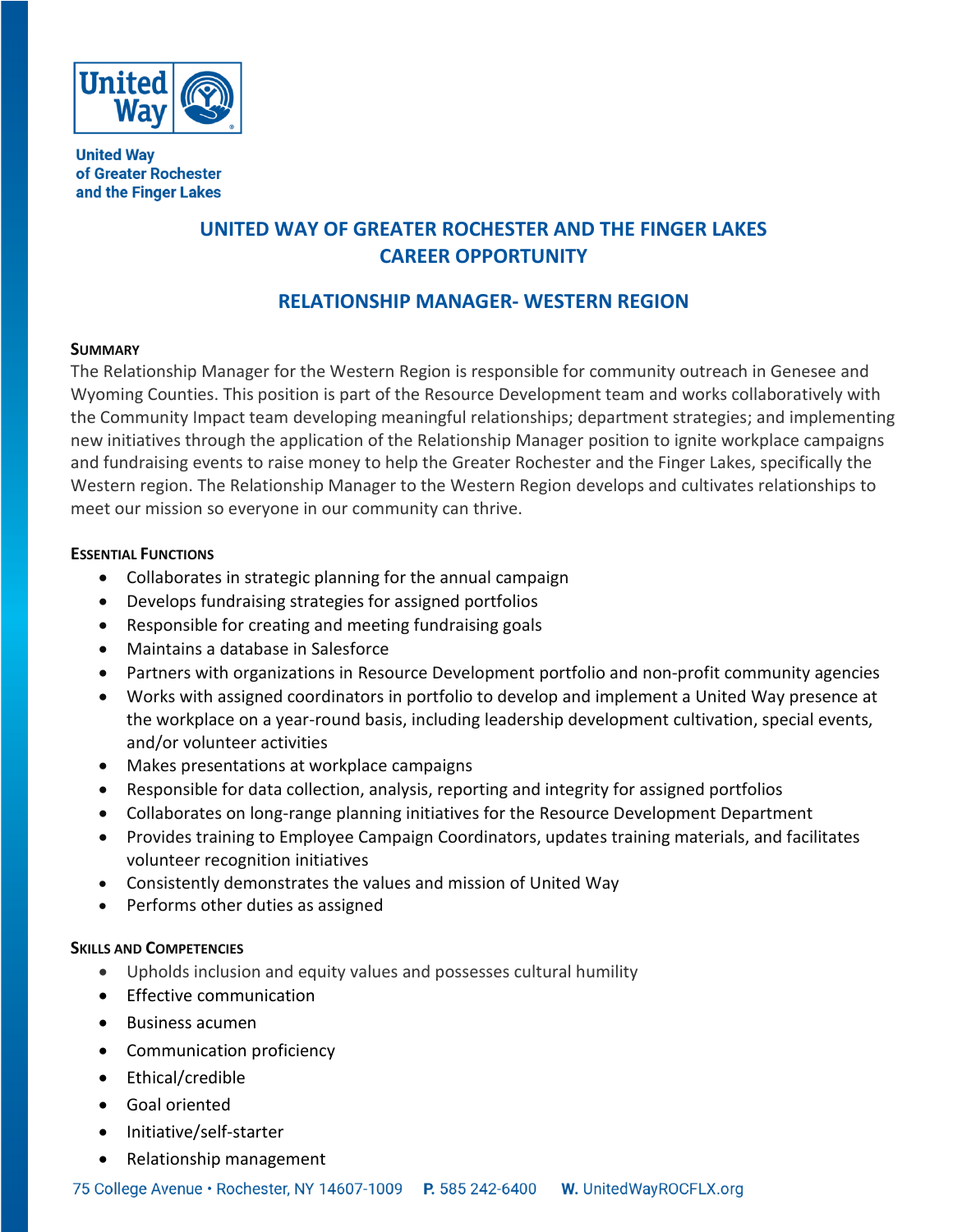• Strategic thinker

**FLSA CLASSIFICATION:** Non-Exempt

**REPORTS TO:** Director of Development

#### **SUPERVISORY RESPONSIBILITY**

There are no supervisory responsibilities

#### **TRAVEL**

Travel is primarily local during the business day in the Western Region (Genesee and Wyoming County) with occasional visits to the Eastern Region and the Central Office in Rochester NY.

#### **EDUCATION AND EXPERIENCE**

Associate's Degree in a related field from an accredited program, 2 years of experience in fundraising, development, sales, customer service or related field, or equivalent combination of education and/or experience. Previous not-for-profit experience is preferred.

#### **JOIN THE TEAM!**

United Way of Greater Rochester and the Finger Lakes is a dynamic and collaborative work environment comprised of dedicated professionals who are driven to make our community a better place. Join our team and make an impact serving our region with your time and talent.

#### **MISSION**

Our mission is to unite the goodwill and resources of our community so that everyone can thrive. That means that our team is committed to working with local donors, businesses, not-for-profit program partners, municipalities and individuals to make this region stronger and more vibrant together.

#### **VALUES**

Our core values define who we are and how we serve our community. United Way and our team members are caring, collaborative, equity-driven, innovative, respectful, results-oriented and trustworthy. United Way strives to ensure employees and external partners feel valued, connected, and empowered.

#### **WHAT WE OFFER**

- Competitive financial and wellness benefits
- Generous paid time off, retirement plan, and other fringe benefits
- Hybrid working arrangements
- Opportunities to give back to the community in life-changing ways
- Paid professional development
- Team events and internal committees for connection opportunities and fun!

#### **How to Apply**

Candidates may apply online at: <https://unitedwayrocflx.org/about-us/join-our-team/>

This job description lists only the responsibilities and qualifications deemed essential to the position in support of the ADA. Reasonable accommodations may be provided to enable individuals with disabilities to perform the essential functions. United Way of Greater Rochester and the Finger Lakes is an Equal

## United Way of Greater Rochester and the Finger Lakes

75 College Avenue • Rochester, NY 14607-1009 P. 585 242-6400 W. UnitedWayROCFLX.org